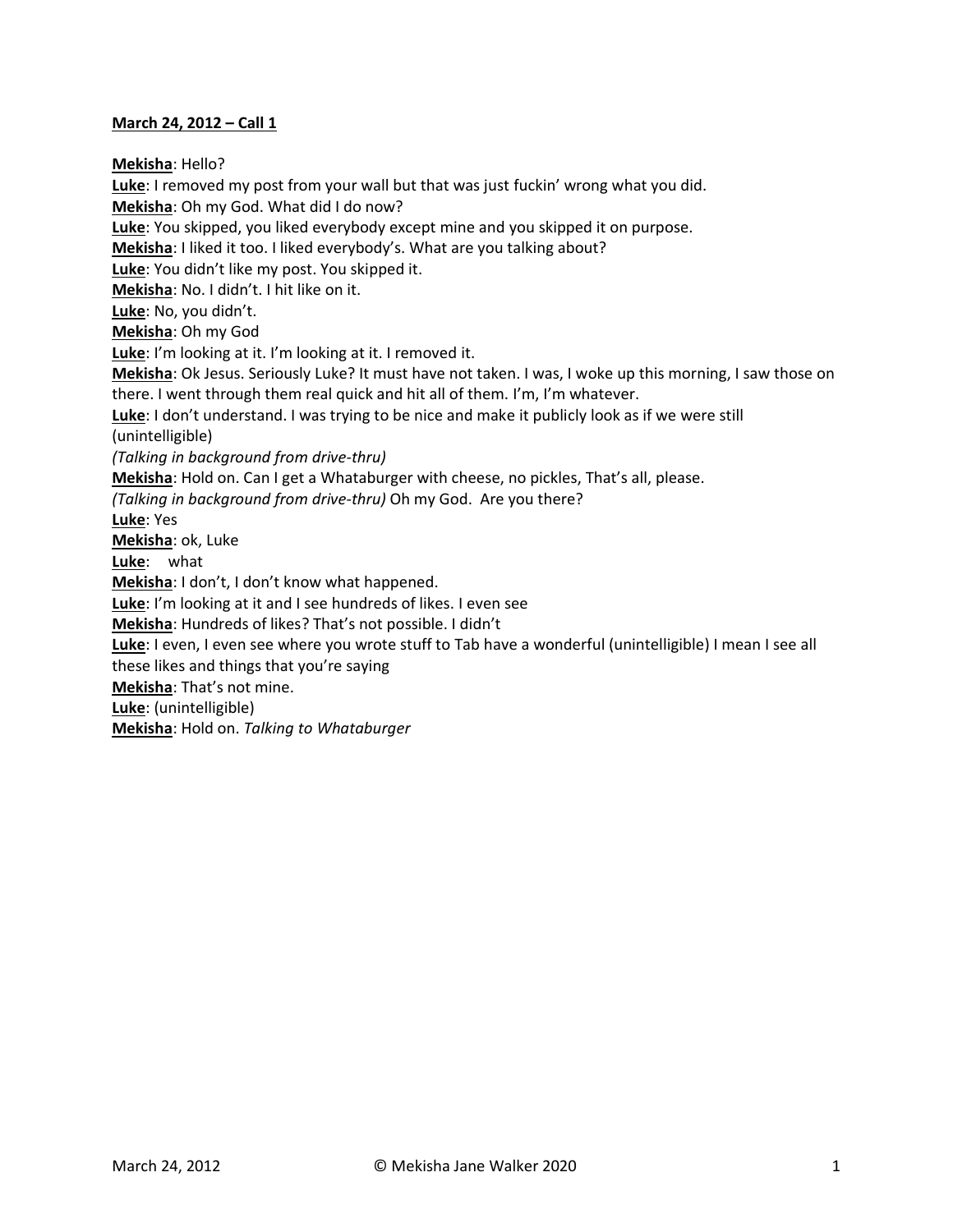# **March 24, 2012 – Call 2 (after "Tick Tock" text)**

**Luke**: Hello?

**Mekisha**: I, I don't understand what that means.

**Luke**: You don't need to understand. I have plenty of money on me. I'm not at home. And I hope this is recorded (unintelligible)

**Mekisha**: What are you taking about Luke? What is going on?

**Luke**: you pushed me too far.

**Mekisha**: By what? By not liking your comment on Facebook?

**Luke**: I don't care anymore. Call Jane Waters, call whoever. I'm telling you. I'm giving you a license to do that, do it.

**Mekisha**: To do what?

**Luke**: What are they gonna do to me? Tell'em your little story and show them you're little journal and tell'em how beat you were. I want you to. I need you to.

**Mekisha**: why?

**Luke**: Because I need to see the vile person that you are. It helps me.

**Mekisha**: Luke.

**Luke**: You pushed me. You pushed me. This is your fault.

**Mekisha**: No, no this is not my fault.

**Luke**: Yes, it is. Yeah it is. Your fault.

**Mekisha**: I haven't done anything.

**Luke**: Yes, you have. You've done a lot of things. Not just one thing. remember that.

**Mekisha**: Ok. The only thing I've done is self-preservation and not be with you.

**Luke**: OK. Alright. But I look at my hands and they move. I look at feet and they move.

**Mekisha**: What does that mean?

**Luke**: I have free will. I choose.

**Mekisha**: OK. Everyone does.

**Luke**: Right, I'm responsible for my conduct.

**Mekisha**: Ok. I'm just kinda confused at the very general comment that's, I mean, it's universally understood, but how does it apply to what you're referring to because I don't understand what you're referring to.

**Luke**: I don't know. All, I don't know. You know all you need to know though.

**Mekisha**: Why are you, no, no.

**Luke**: You've pushed me too far, yep. In my mind it is and that's, I'm the only person that matters, judge and jury of one.

**Mekisha**: Luke, don't, don't talk like that.

Luke: I'm a judge and jury of one. I don't care. I don't care. What are you gonna do? Add it to your journal? fuck'em. Fuck'em.

**Mekisha**: No, no Luke. What is, what is, what does that mean, judge and jury of one?

**Luke**: fuck it, fuck'em.

**Mekisha**: Who?

**Luke**: Everybody.

**Mekisha**: Luke, just stop

**Luke**: Fuck'em

**Mekisha**: will you please stop taking like this.

**Luke**: I mean I'm a product of fucking what happened. My whole fucking life is fucked.

**Mekisha**: No, yesterday, yesterday everything was

**Luke**: send me to prison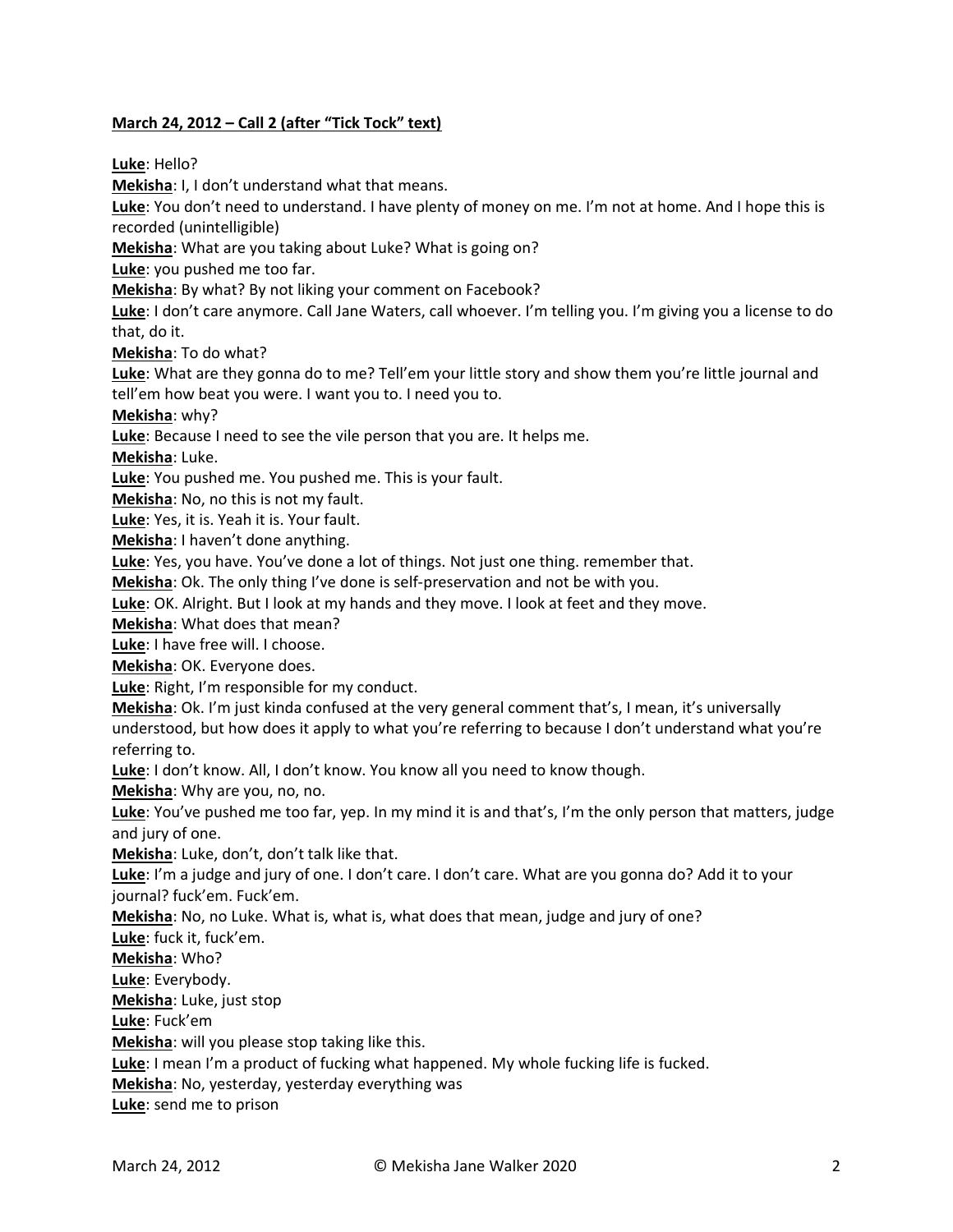**Mekisha**: No Luke **Luke**: I don't care. **Mekisha**: Look **Luke**: I don't care anymore **Mekisha**: yesterday **Luke**: You can only be scared so long and then you're like, fuck it. Do it to me. Do it to me. **Mekisha**: Do what? Yesterday you were okay. What happened today? **Luke**: You fucking liked everybody's Facebook comment around mine including that stupid fuck Trlicek. **Mekisha**: Well, you know what, I don't know anything about him. I really honestly don't. **Luke**: Have a have a happy birthday sweetheart. **Mekisha**: Is that why you're mad? **Luke**: you liked everyone around me. Even my cousin, Kristen you like her fucking comments, didn't like mine. **Mekisha**: No, I didn't. **Luke**: All I ask you for **Mekisha**: No, I didn't. I didn't like Crystal's comment. I didn't even see that she **Luke**: Kristen, yes you did. I mean, c'mon. It's right there. I can see. **Mekisha**: OK Luke. I thought you said Crystal. Listen, listen, okay, alright, listen I told you that this adjustment is difficult for me. Everyone that I have ever broke up with to cope with the breaking up and the hurt and the pain of moving on, I cut them out. Just completely stop talking to them and play like they didn't exist, and I can't do that with you because you're Grace's dad and Ryan's, so I have to try and deal with this the best way that I can. I'm sorry I didn't like you post. I'll fix that. **Luke**: No, I took it down. **Mekisha**: I know because I looked for it. **Luke**: All I wanted was an opportunity for a future. That's what I asked you for was the chance to be happy in the future. I'm not happy. **Mekisha**: But how, how does, how does **Luke**: I don't want to live. I don't wanna live. **Mekisha**: No, please don't say that. **Luke**: is that clear enough for you? I did. I don't give a fuck. It's the truth. I told the doctors that. I feel that way. **Mekisha**: Please Luke **Luke**: I don't fucking care. My son doesn't listen to me. He doesn't make good grades. He won't respect me. Doesn't listen to me. I have nothing else to live for. **Mekisha**: Luke, Luke **Luke**: Nothing. **Mekisha**: Luke, please. Please. You do. **Luke**: No, I don't and I hope you're recording this **Mekisha**: No, I'm not **Luke**: it's a good fucking law Mekisha: Luke I'm not. Luke, Luke, I, I, I mean I'm getting my hair done. I'm not recording you. I have foil in my hair and I'm standing outside. **Luke**: I don't believe you, but ok. **Mekisha**: Luke, please. **Luke**: life didn't turn out like I thought it might have been. **Mekisha**: Well for me neither. Me neither. **Luke**: Well, there ya go. But I'm done. **Mekisha**: What does that mean, Luke? Please. What does that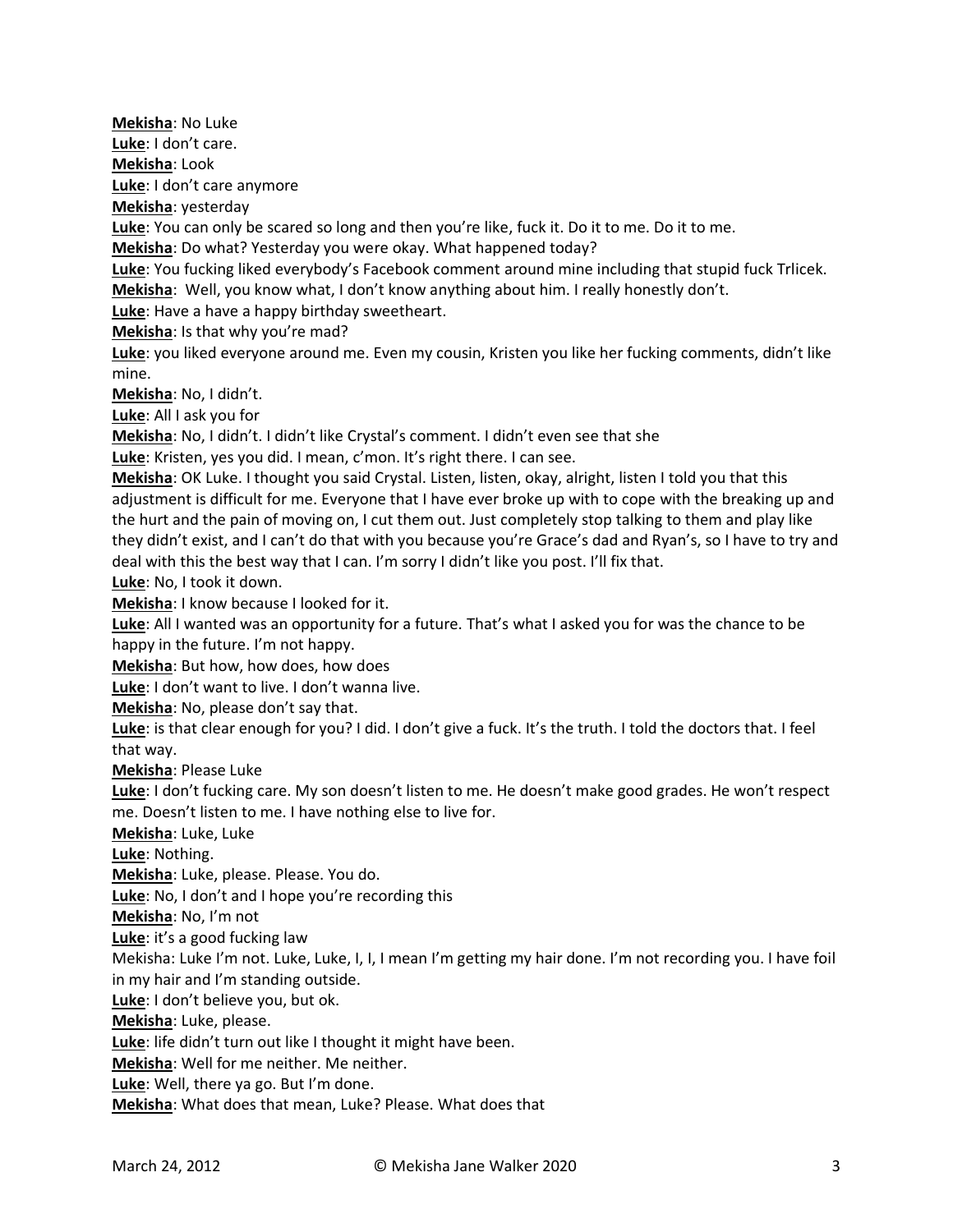**Luke**: I love you and hate you at the same time.

**Mekisha**: Luke.

**Luke**: the two are not mutually exclusive. They can co-exist.

**Mekisha**: (sighs) I, I, I,

**Luke**: Just like the feelings I had toward my mother for bringing me into poverty and doing the things she did and letting me be exposed to the people she exposed me to. Just like the anger I had towards her but yet I loved her and when I wanted to shoot myself, I'd look at her picture.

**Mekisha**: Well, I, I, I don't hate you.

**Luke**: See, the problem with me is that I'm highly volatile.

**Mekisha**: yes

**Luke**: which makes me highly dangerous. People like me are not an anomaly. It happens all the time, people like me. But I see the world a different way than most people do. I don't go through life like James. I see the world for what it is. I see people for their fakeness. I look at people and if they smile, I know that there are things they're not telling one another that they would, that would change the whole dynamic. And I see you as an integral part of why I feel the way I feel right now. **Mekisha**: Well

**Luke**: When I see you, now my anger towards you, I had compassion for you. That compassion has been cemented greatly because of your deception. If you just had been honest with me, I would have felt continued compassion toward you. Because in so many ways you were a victim. But now.

**Mekisha**: Well I'm sorry you feel deceived. I really am.

**Luke**: You're sorry what?

**Mekisha**: That you feel deceived.

**Luke**: Well it's not feel deceived, it's prima facia deception. I mean,

**Mekisha**: Well I feel the same way Luke, you know. You promised to love me and take care of me and you didn't do that. I took care of myself, and I took care of Ryan, and without any help from you. **Luke**: Well, ya know, that's in the past.

**Mekisha**: I understand, but you're bringing up the past too.

**Luke**: Well, I'm talking about the present. I'm taking about the present deception and how I tried my very best to change and leave, to not be dangerous and to try and raise Ryan and give Ryan an opportunity that I didn't have.

**Mekisha**: So, what, now you're not going to do that? Now you're gonna be dangerous? I mean, c'mon Luke.

**Luke**: I don't think you, sometimes I'm the most dangerous man in the world in your mind yet other times, oh really, you're not of course. I mean your conduct says I'm not.

**Mekisha**: Well, because I, I know you're upset and I'm trying to show you that I do care and I wanna make sure that you understand that I do care.

**Luke**: You don't care. You only want me to do that paper. That's all you care about and I know that, okay.

**Mekisha**: Ok.

**Luke**: There's nothing you can say or do to change that.

**Mekisha**: Well, then I, you know, I don't know what to say and it doesn't matter what I say does it. **Luke**: There's nothing to say. These are just precious moments for me because these are conversations we are having where you can fully understand what's in my mind.

**Mekisha**: What is it that you want me to understand? I mean, are, I mean.

Luke: You understand it. You're good. We're good. You got it. You understand what's in my mind.

**Mekisha**: Am I gonna be able to keep understanding, or am I gonna be dead?

**Luke**: Well, you'll never know because if I decided to kill you you wouldn't even know what happened. So, as I told you before, alarms, guns don't protect you. And (unintelligible) won't protect you either.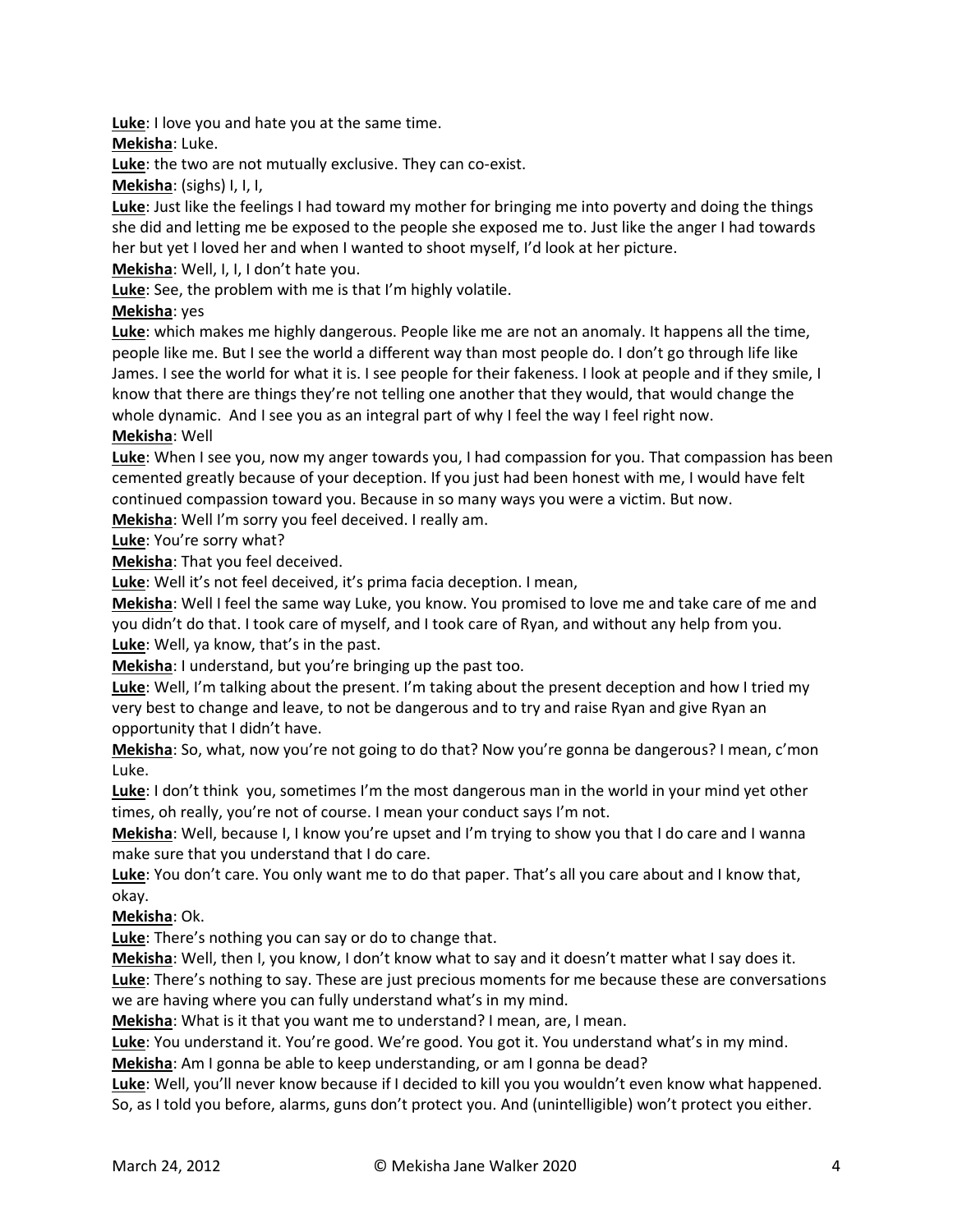Jane Waters can't protect you. And you can play this to a fucking jury. I am fucked up. I am fucking crazy. Record it. I am fucking not all there. Yes, my fucking dad told me my mother was a fucking whore and that he's not my father. My mother didn't make me go to school. I mean she fucked me up dramatically. **Mekisha**: Well I understand Luke. At some point you have to step up and accept responsibility for what's happened to you and say, look, this is my life.

**Luke**: Speak Russian. Can you speak Russian. You can't because you were never taught Russian. You don't understand. It's easy for you to say that but you don't understand. Speak French, you can't. You don't understand because you haven't been trained, thought, your early memories were not of that. I am fucked up.

**Mekisha**: But you know right from wrong.

**Luke**: What is this, a fucking Daubert test? I mean, M'Naghten test, whether I can appreciate the nature and quality of my acts?

**Mekisha**: No Luke. I'm not saying that.

**Luke**: I'm not gonna plead fucking insanity. I'm not pleading insanity.

**Mekisha**: You can't. your not insane. You're just not all there.

**Luke**: Well that's up for debate, that's up for debate.

**Mekisha**: (Sighs)

**Luke**: You've lied to me. Again.

**Mekisha**: About what? About what? That's what I thought. I have not.

**Luke**: You've deceived me. I thought I was, you were gonna help facilitate me having an opportunity to move on in my life.

**Mekisha**: I will. Ok. I'm sorry I didn't know it was gonna be such a big deal.

**Luke**: I told you that.

**Mekisha**: you know what, you told me that after

**Luke**: (unintelligible)

**Mekisha**: I'm having a public argument out in front of everyone.

**Luke**: That's not my fault.

**Mekisha**: Ok it is. It is your fault. All you have to do is put it back up there and let me like it this will be over.

**Luke**: People will see it and know exactly what it is.

**Mekisha**: Luke please. Just do it.

**Luke**: You liked everyone's around mine except mine. Including that fuck Trlicek. He's a piece of shit.

**Mekisha**: Ok you know what. I don't even talk to him. You're jealous for no reason.

**Luke**: I'm not jealous. I don't care.

**Mekisha**: okay

**Luke**: I mean that would actually be nice if you were to get with him

**Mekisha**: Well, yeah. I'm not. OK, I'm not.

**Luke**: I'm sure you

**Mekisha**: Please, Luke, just put it back. Please.

**Luke**: I don't know about that.

**Mekisha**: I'm sorry. I'm sorry. I really am.

**Luke**: ok

**Mekisha**: I really, really am. I had no idea.

**Luke**: No, you're sorry because you're afraid because you know that I'm fucking just destitute. I look at the sky and it's clear and beautiful and warm. No, the only thing you are is concerned that I'm gonna be angry at you and that I'm gonna kill you along with myself. That's what you are. That's the only thing that motivates you is the fact that, you know deep in your heart that I really just don't fucking care. My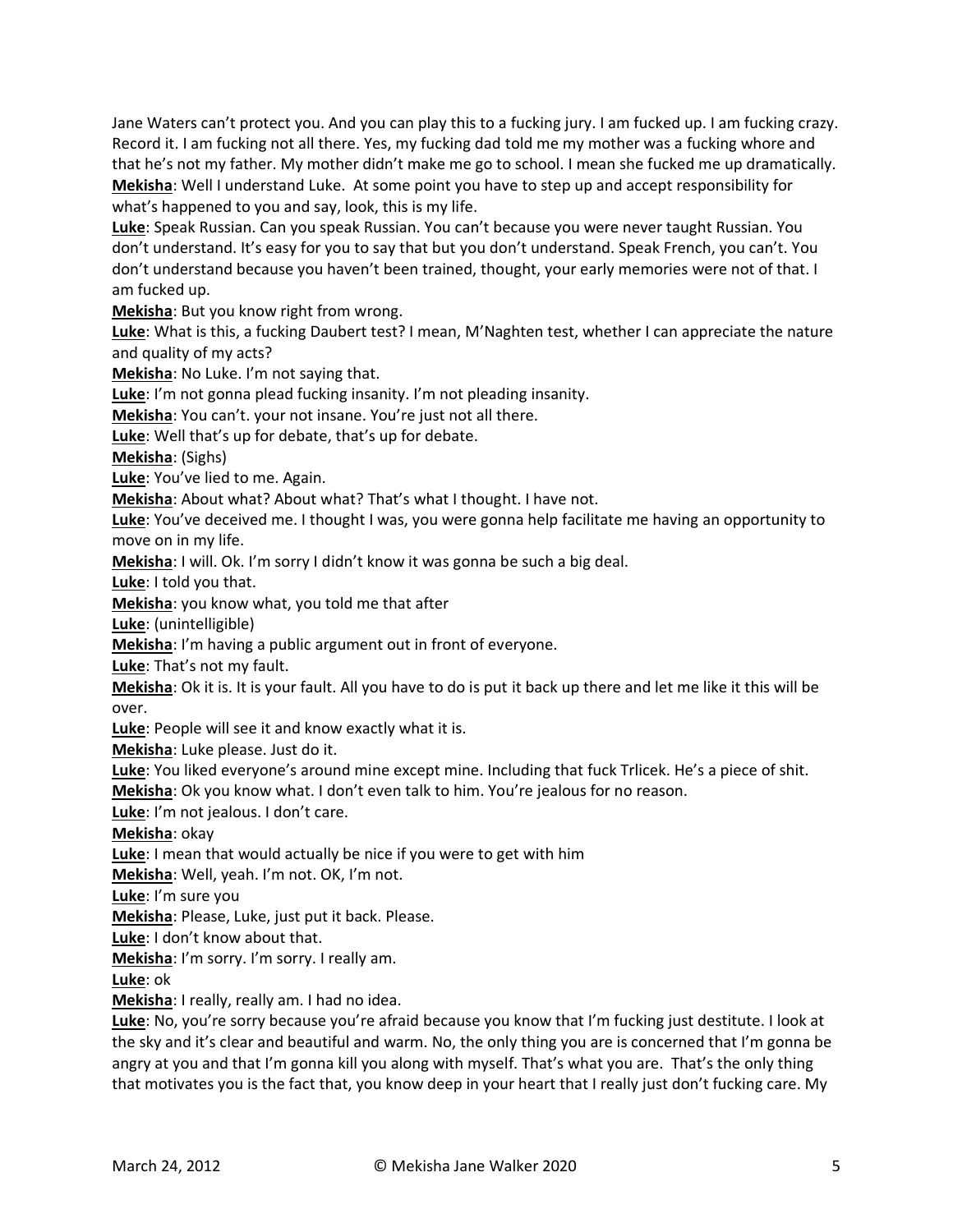son doesn't respect me, he doesn't love me, I can't raise him right. You know that I have nothing. Nothing to live for.

**Mekisha**: So, are you saying that I should be concerned?

**Luke**: I'm not saying shit and I don't give a shit either. Go to fucking Jane Waters. I don't give a fuck. They don't know what they're doing anyway. Let'em cage me up. Let'em cage me up, if they catch me. What are they gonna do? Cage me for 7 years, I'll get out. Let the jury decide.

**Mekisha**: Luke, Luke

**Luke**: What did I fucking do? What did I fucking do? You're gonna say I put a gun to your head? I put a gun to my God damn head. I wanted to die. I wanted to fucking die.

**Mekisha**: Well but

**Luke**: I went to the hospital and told them that I want to fucking die. That's my life.

**Mekisha**: Unfortunately, that doesn't change the fact that just because you did it to yourself, it's still an aggravated assault that you do it to someone else.

**Luke**: Well I don't even remember putting it to your head. And that's the honest fucking truth. So, I don't fucking care.

**Mekisha**: ok

**Luke**: And I did this when? When you were going through fertility? Whatever.

**Mekisha**: OK. And the night before the thing happened.

**Luke**: I don't remember.

**Mekisha**: ok well

**Luke**: put your fucking video up and I hope it has audio and then you get a spn number too.

**Mekisha**: no, it doesn't so sorry.

**Luke**: yeah sure. That's why I want the last five minutes visible.

**Mekisha**: alright Luke

**Luke**: Good for TV. Good for civil trial. Terrible for criminal trials. Anyway.

**Mekisha**: yeah, that's why DWI videos that don't have audio get admitted all the time? I mean, I don't know who you're getting your information from, but it's not accurate.

**Luke**: It's moot. OK. It, admit it. Then what, then what?

**Mekisha**: I'm not doing anything.

**Luke**: What's gonna happen to me? What are they gonna do to me?

**Mekisha**: Nothing. You're gonna move on.

**Luke**: They're gonna charge me with aggravated assault? I'll go in there and tell them the truth. I'm gonna tell them the truth, the whole truth and nothin but the mother fucking truth.

**Mekisha**: And what is the truth, Luke?

**Luke**: I'll tell 'em the truth.

**Mekisha**: you just said you don't remember.

**Luke**: You lived in the house and I lived in the house. We know the truth. We know everything,

everything. We both know the whole truth. You did what I did. And that doesn't change the facts. Doesn't change anything.

**Mekisha**: OK, so, I don't, I don't know what

**Luke**: I don't believe anything that's said as far as anything on the future. I don't believe that you would really do a letter to early terminate.

# **Mekisha**: Oh.

Luke: I don't fucking believe you'll write a letter for me. I believe that as soon as this is over, I'm fucking completely under the bus. I'm just like Sean and whatever his name is that Greg guy

Mekisha: ok well you know, if you believe that then there's no point in even me taking to you. There's nothing I can do then, I mean, you know. If you think I'm that type of person then there's nothing I can do. Absolutely nothing.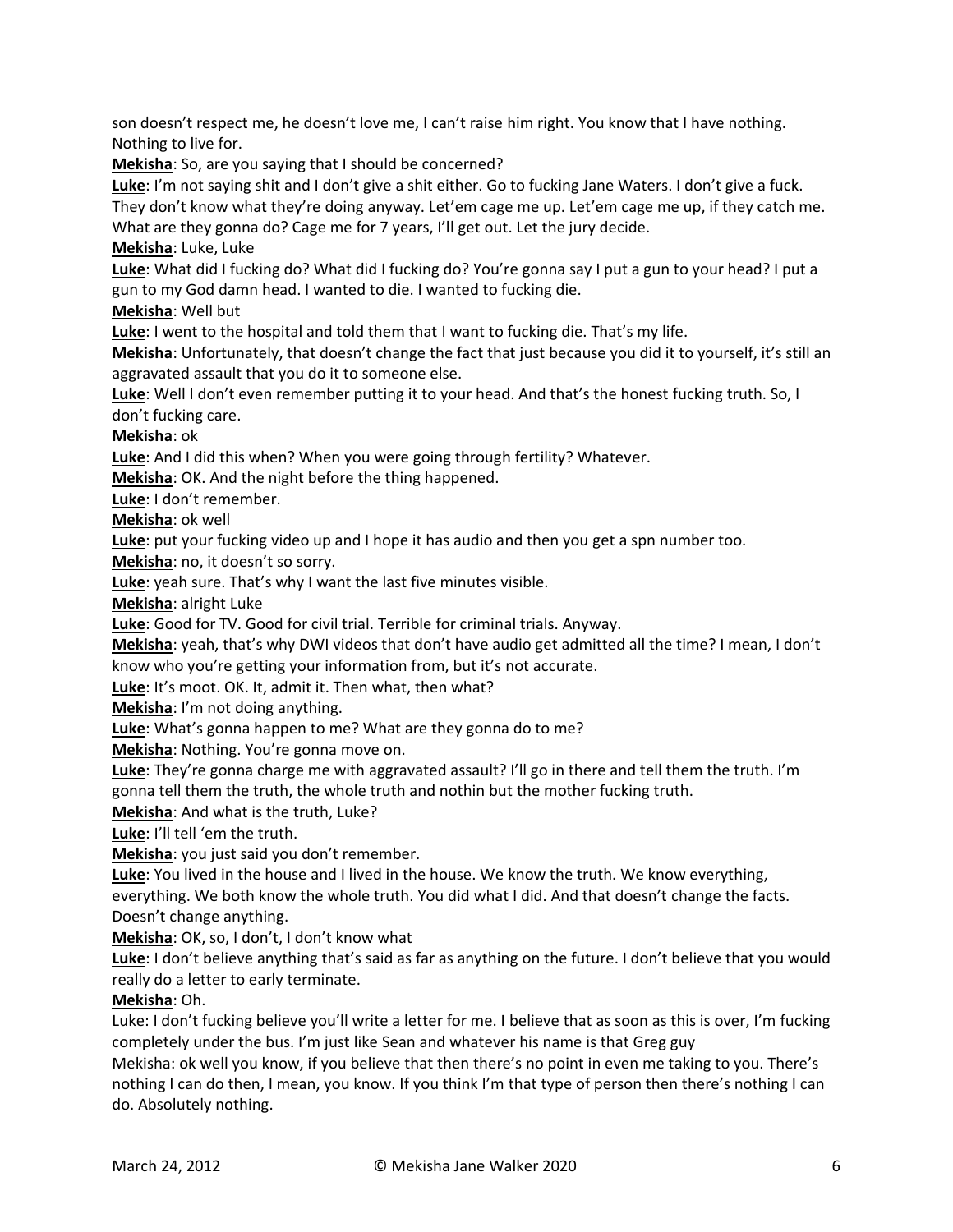**Luke**: So, you. Ok, so you're okay. You feel comfortable?

**Mekisha**: No, I don't.

**Luke**: You can call Jane Waters. You, you can call her at home or on her cell phone.

**Mekisha**: I don't have her cell, listen, listen

**Luke**: you need to get a TO BE warrant for me issued

**Mekisha**: A what?

**Luke**: file a TO BE warrant issued

**Mekisha**: for what?

**Luke**: You should file a Motion to Revoke. I don't know. I don't know. I'm just saying you should do it. I need you to. I want you to.

**Mekisha**: No Luke, I can't.

**Luke**: I want you to. I want you to take my life away.

**Mekisha**: Luke

**Luke**: That's what I want.

**Mekisha**: Luke, I, I can't. I don't have the authority to do that.

**Luke**: Oh, but you have the will? And you have, you have, you apparently, you allegedly have the evidence so

**Mekisha**: Luke, please.

**Luke**: Do it. Do it. Because I don't know what you're really trying to accomplish and I wonder, do you really want to accomplish that?

**Mekisha**: Luke

**Luke**: And not because you care about me but because you understand me. You know me like no one else in the world knows me.

**Mekisha**: Right. I do.

**Luke**: You know me.

**Mekisha**: I do.

**Luke**: Then play all this for a jury. Play the whole thing. I'm not gonna deny anything. I'm gonna tell them the truth. I'm gonna tell the truth. I need help.

**Mekisha**: Well, maybe you should go back to the hospital for a little while. I mean, you're the one who's texting me saying you need to go back and now you're saying you need help.

**Luke**: I'm thinking about it. I'm thinking about it. I'm seriously thinking about it.

**Mekisha**: Well if you do, I'll get Ryan taken care of.

Luke: Well that's real kind of you, mommy on paper. I don't want you to be his mom. I don't want you to be his fucking mom. You're not his mom and I don't want you to be his mom.

**Mekisha**: ok…

**Luke**: I don't want you to charade around like you're his mom.

**Mekisha**: ok…

*(Long pause)*

**Luke**: I want you to terminate your rights. I really don't give a shit quite honestly. It doesn't fucking matter. Who cares? I don't care. It's all moot anyway. I don't care about the future. Living right in the moment. It's so pretty outside.

**Mekisha**: *(sighs)* Luke, just please don't hurt anybody including yourself.

**Luke**: You don't understand what's in my mind.

**Mekisha**: I, I don't understand what's in your mind except you, you feel hopeless towards the future. **Luke**: You did this to me.

**Mekisha**: No, I didn't.

**Luke**: Yeah you did.

**Mekisha**: What did I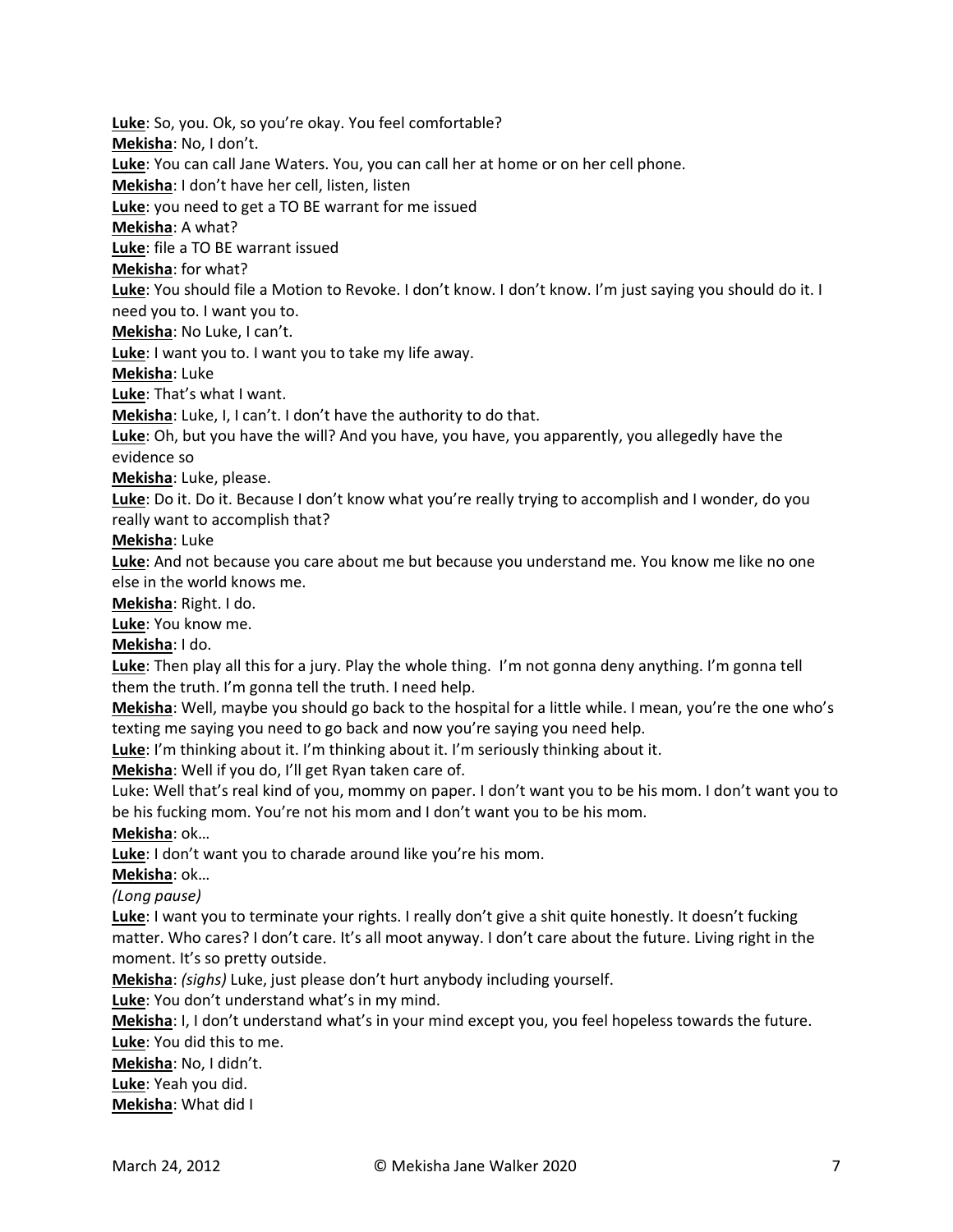**Luke**: you didn't like my post and you liked everyone's around me except mine. **Mekisha**: And I explained to you, I explained to you my thought process. **Luke**: But first you lied and said you didn't. You said look at it again. **Mekisha**: Because I didn't wanna hurt your feelings. I'm sorry. **Luke**: Not smart. (unintelligible) **Mekisha**: I'm sorry. I'm sorry, Luke. I mean, look. It can be fixed right now. **Luke**: You think dishonesty is gonna help, help me? **Mekisha**: no **Luke**: You think lying to somebody like me who, who, I mean I don't understand. I don't know. No, it's not that I don't understand, I do understand. That's the problem. That's why I feel the way I feel. You understand? You did cause this. If you had just been honest and said, you know what, I, I didn't feel comfortable liking it. **Mekisha**: you're right. You're right. **Luke**: I never posted, I never posted anything on your wall (unintelligible) **Mekisha**: and it, you're right. You're right and it threw me off **Luke**: (unintelligible) **Mekisha**: you're right and it threw me off and I handled it the wrong way. **Luke**: (unintelligible) **Mekisha**: I'm sorry **Luke**: It fucking upsets me. **Mekisha**: I know. **Luke**: It makes me feel like I can't trust you, like you're gonna fuck me anyway and you, if I get fucked, I'm not gonna get fucked. I'm not that person who gets fucked by myself. I can get fucked **Mekisha**: I'm sorry. **Luke**: (unintelligible) **Mekisha**: I'm sorry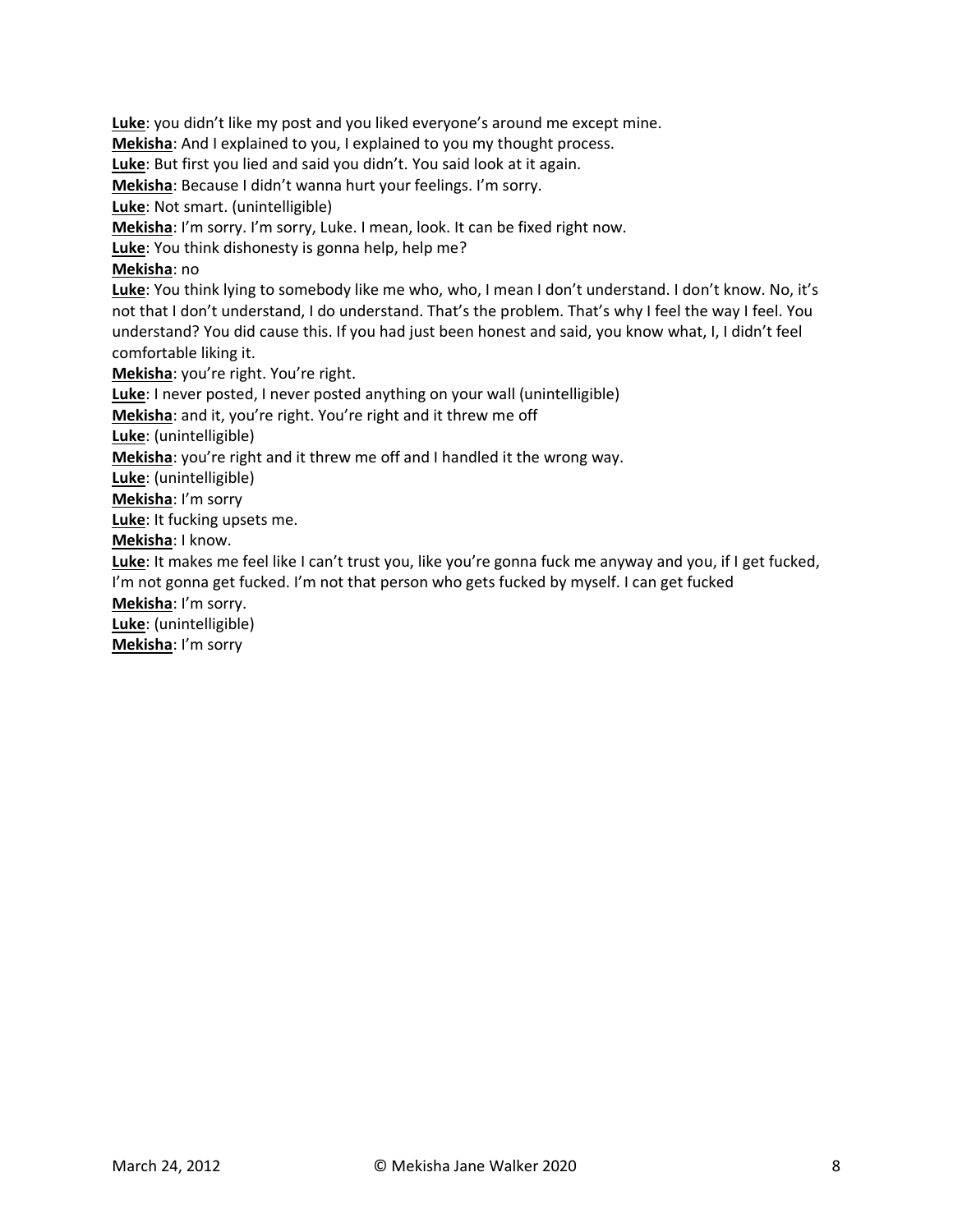#### **March 24, 2012 – Call 3**

**Luke**: Hello

**Mekisha**: I just got to my car, I just got out of there I didn't have a signal inside there I had to walk out to use my phone. How long ago was that text message sent?

**Luke**: What text message?

**Mekisha**: The one you just sent or whenever, did you decide to not call me back because when I don't get a signal it doesn't come through and huh?

**Luke**: a minute ago

**Mekisha**: oh

**Luke**: I think two hours since I spoke to you, so I spoke to you at two o clock.

**Mekisha**: I know, I know it took forever I just got inside my car. She put this deconditioning thing on there and then put me under the heat lamp thing and then styled it and it took forever.

Luke: Alright

**Mekisha**: Are you home?

(beeping in background)

**Luke**: What is that beeping?

**Mekisha**: My charger, my phone went completely dead when I was inside of there. I left it at Layla's last night and so it's been dead, it had no charge earlier and went dead when I was in there. (Pause) Look I'm, I'm, I'm really really really sorry. I had no idea that I was going to hurt your feelings. That was not my intent and I really did handle it the wrong way and was really really happy yesterday that we were getting along and then I screwed it up.

**Luke**: I mean you decided to leave me so here's the thing, we are never going to get along, I mean it's just a in the moment when things seem like they may be going a certain way may be going right may be some resolution that's a good feeling that you feel in that moment or that I may feel in that moment but the truth is we are never going to get along if we were going to get along we would be seeking counseling trying to keep our family, our nuclear family, together and raise a daughter with a mother and a father. So, we're never going to get along that's the truth, ok. I know it intellectually, when I lay in bed at night and I think with rational thought instead of emotional thought. um I'm never gonna like you, I'm always gonna care about you but at the same time feel like no matter how bad I was, I deserved a chance to get help I deserved it, no matter what, that's what I'm gonna think.

**Mekisha**: Well and I can't change that, I, I mean I can't.

**Luke**: No, you won't (Inaudible)

**Mekisha**: no no no I mean I can't change the way you feel about me, yes I could come back to you and I could give you another opportunity but the fact is, is that you had countless opportunities. I begged you to get help and you wouldn't and it took all these years and something you know and it's just kinda like when you know my dad begged my mom not to leave and she left and then he wanted her back and she didn't want him back and vice versa. Just because you're finally willing to get help doesn't mean that now I'm ready to come back to that, in hopes that this time it's gonna be different.

**Luke**: right. Well I don't know what to tell you on that front other than it doesn't make any sense what you're saying, I hear you but, I don't want to try and think rationally right now. **Mekisha**: well.

Luke: It's gonna be the same thing no matter what...

**Mekisha**: that's, ok, you know well you're just going to have to wait and see then ok? Because I'm not doing anything with anybody else because I don't want to risk myself, my feelings, nothing I don't want that ever again. I don't. With you or anyone else, I'm done. I'm just, I'm sorry, I'm sorry that it couldn't be different.

**Luke**: No, it could be different, you're making a choice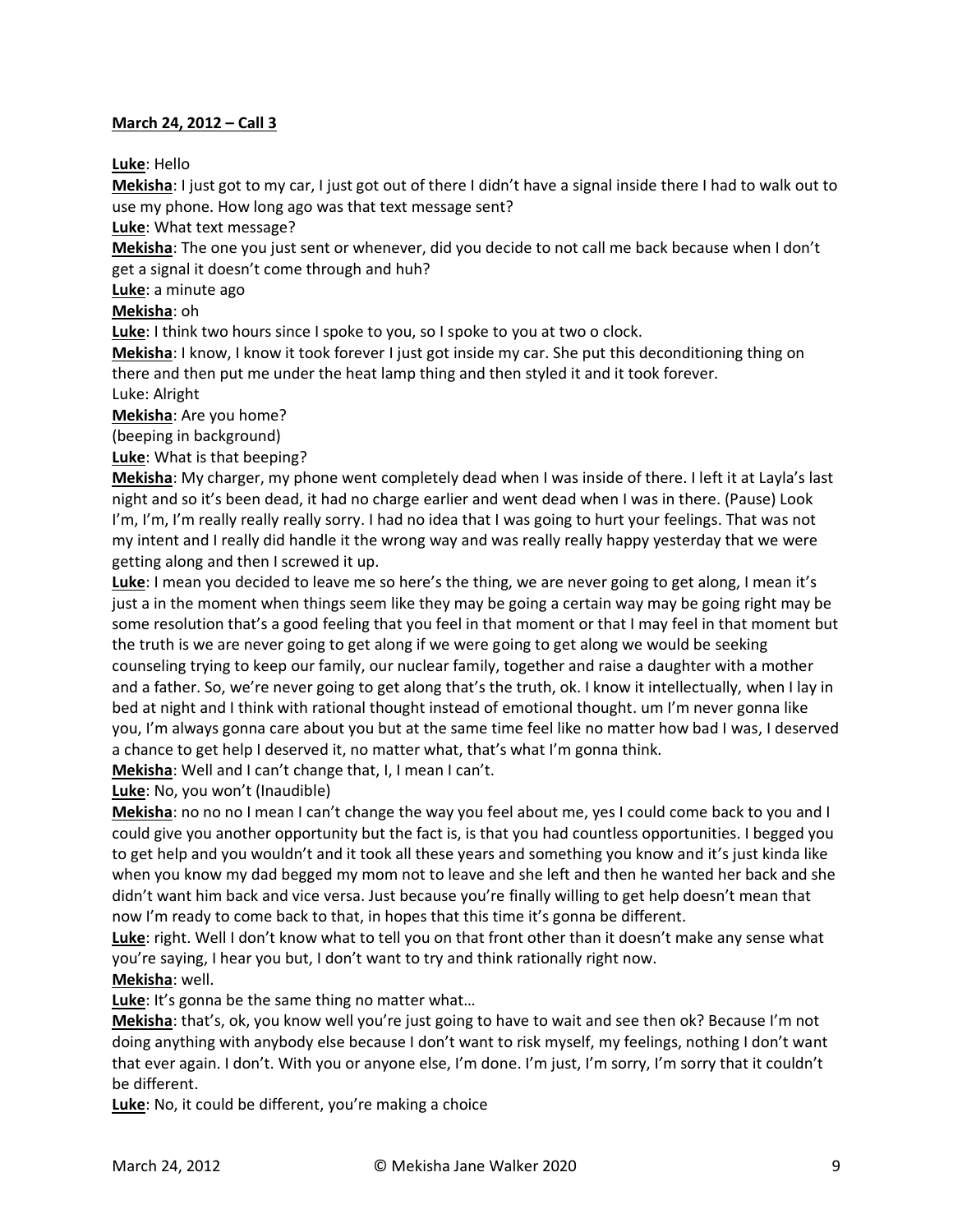**Mekisha**: Well and you made a choice each time you hit me. So, don't blame this all on me it's not all my fault, Luke. The way that I feel is not all my fault I'm sorry

**Luke**: But you didn't even try. You said that if you felt safe, you'd come back.

**Mekisha**: well I was very confused Luke, I was not ruling out, I didn't decide that night that I was never coming home again.

**Luke**: Alright

**Mekisha**: Is that what you think?

**Luke**: I don't know

**Mekisha**: Yeah I guess it doesn't matter you know because you think bad of me and I can't change that so it doesn't really matter. That time was a very, very, very confusing time for me I didn't, I didn't know what to do.

**Luke**: It was very tough for me.

**Mekisha**: I know it was, it was tough for everyone and I think, I don't know, I just don't know.

**Luke**: you think what?

**Mekisha**: I don't know.

**Luke**: You think

**Mekisha**: Um I probably why? (long pause) Well, I'm really sorry Luke. I'm gonna.

**Luke**: You've got nothing to be sorry for, I mean don't apologize. I haven't taken a Zoloft for two days. I'm not gonna fucking take it. I'm gonna do what I need to do to get myself right, where I need to be. **Mekisha**: Where do you need to be?

**Luke**: To be clear.

**Mekisha**: The Zoloft doesn't make you clear?

**Luke**: I don't think anything is gonna make me clear.

**Mekisha**: Well I mean what are you referring to? Getting up the nerve to kill yourself or getting the nerve up to kill me and a bunch of other people? I mean what are you talking about?

**Luke**: You don't have to worry about that. (inaudible) Clear, crystal clear. (inaudible) I'm gonna do what I'm gonna do and there's nobody can stop (inaudible) You can postpone someone's conduct, but at the end of the day, nobody can stop somebody from doing something and you can play that for a jury. **Mekisha**: So, what is that supposed to mean? Basically, you're saying that you might not be able to kill me today or tomorrow but that I better look over my shoulder for the rest of my life?

**Luke**: I didn't say that,(inaudible)

**Mekisha**: I'm asking you what that means because I'm, your scaring me. Your telling me that you're not taking your medication.

**Luke**: And I'm not going to; I hate being depressed. I am depressed. And I have a good fucking reason. My wife doesn't love me, I've tried. You blame me 100%, I'm at fault maybe 90%.

**Mekisha**: well you know there are marriages that fail for other reasons and god damn phone.

**Luke**: Ours wasn't, ours was supposed to last forever. And when you say these things, your conduct makes me have a hard time believing anything you say.

**Mekisha**: Ok well then maybe we just shouldn't talk anymore.

**Luke**: Ok I think that would probably help things out a lot. Don't you?

**Mekisha**: Well I mean you know, you're threatening me I don't feel safe you know and I need to be focused on my surroundings and watching what's around me rather than on the phone with you because the last time that I got a gun put to my head I was talking on the phone to you and the next thing I knew it you came up behind me and you had a gun and you put it at my head.

**Luke**: Why I would do that. Why would I do that? I don't understand.

**Mekisha**: Because you were mad at me because I had finished my Grand Jury letter rather than come into that stupid party.

**Luke**: I don't even remember that. Of course, you're right because you're Mekisha. And furthermore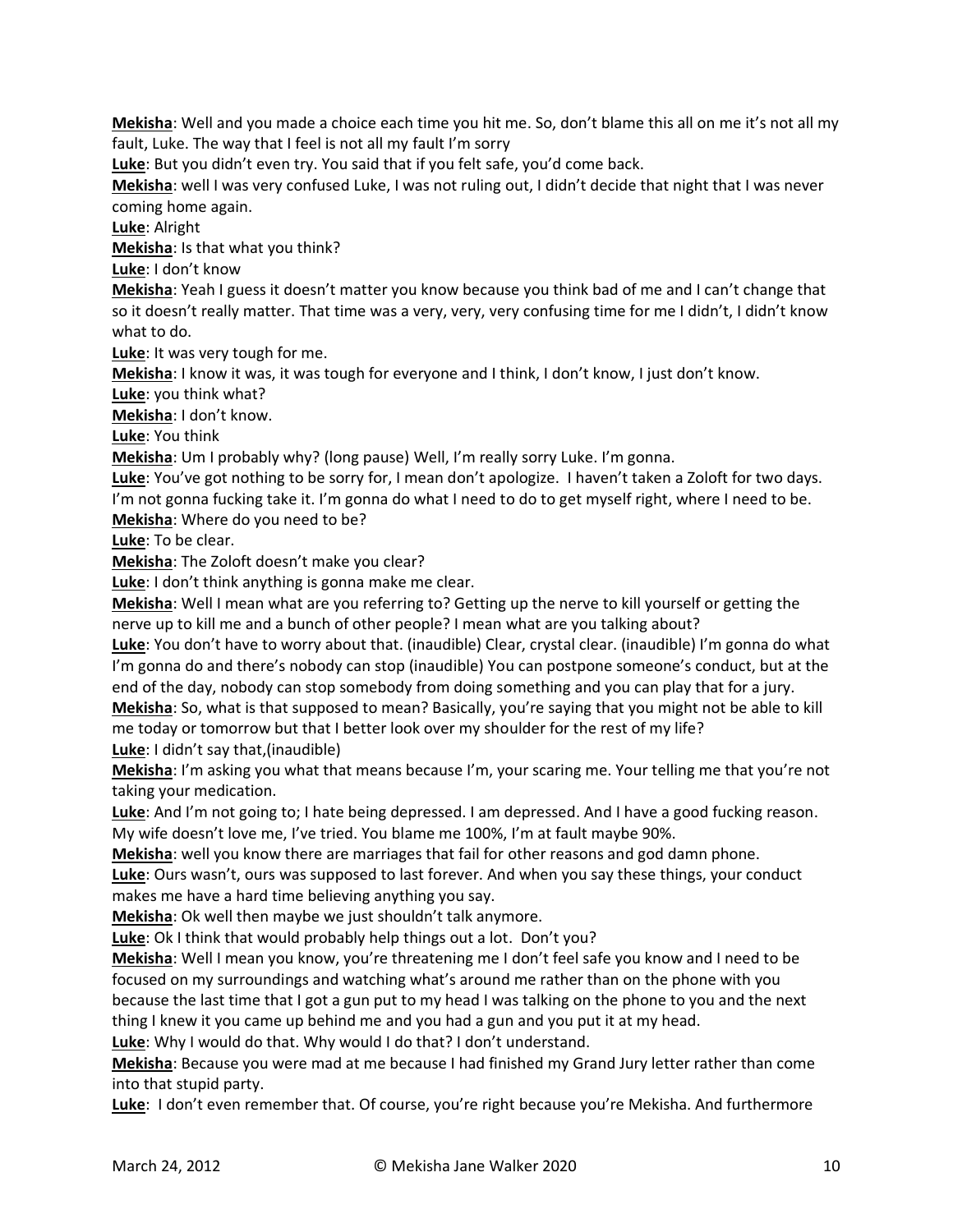**Mekisha**: well, it's not, there's nothing to argue about. It happened.

**Luke**: trying to re-litigate stuff

**Mekisha**: No, I'm not.

**Luke**: (unintelligible)

**Mekisha**: No, I'm not, Luke. All I'm saying is I think

**Luke**: Well then prove it.

**Mekisha**: I think that it's better that we don't talk. I don't want to send you to prison. I just want to move forward and you can't seem to accept the fact that I don't want to be married anymore. You're getting all upset because I didn't like your post on Facebook. This is why I didn't wanna be friends with you on Facebook.

**Luke**: We're not friends anymore.

**Mekisha**: Well, okay Luke. If you don't wanna be friends, that's fine. I wanted a little bit of time to get through the divorce before, I mean, it went to this, but you, you're, you're pushing everything. You call me every day with all these little problems, and I'm not taking about Ryan yesterday. I'm talking about other things.

**Luke**: You mean work?

**Mekisha**: No. I'm talking about, oh I don't have a picture for my bar exam. You could have gone to Walgreens and got a passport photo in 2 seconds. But no, I have to do it for you.

**Luke**: You didn't have to do anything

**Mekisha**: You're right. I didn't. But, you know, you use me in situations where you could take care of things yourself, but, I don't, you know, I mean. I don't want to feel scared all the time and that's what you're doing to me right now. So, if we're not friends, which you just said we're not, then **Luke**: (unintelligible)

**Mekisha**: Yes.

**Luke**: (unintelligible) No I didn't.

**Mekisha**: You

**Luke**: (unintelligible)

**Mekisha**: OK, so you're, that's what you're saying right now. You're not gonna hurt me.

**Luke**: (unintelligible)

**Mekisha**: Because you'd said you hated me.

**Luke**: (unintelligible)

**Mekisha**: No, no. I knew that you had problems, but I didn't think that they would progress into you bloodying me and beating me when I was pregnant. No.

Luke: I never beat you when you were pregnant.

**Mekisha**: That's not true, Luke. It's not true.

**Luke**: I've never hurt you. (unintelligible)

**Mekisha**: Ok, well, you know

**Luke**: (unintelligible)

**Mekisha**: We shouldn't be. Okay. I mean, I didn't sign up for the part of the marriage that I went through and I stayed through a lot of it. I thought it would get better, and the fact of the matter is I should have left years ago.

**Luke**: (unintelligible)

**Mekisha**: Well

**Luke**: And you think you're gonna do better than me?

**Mekisha**: No, I don't want anything else. Don't, why, what, it's not about you Luke. It's about me. You, just like you say that your, your life experiences like your mom, your dad, whatever, that fucked you up, you fucked me up. I'm ruined forever, so thank you. Thank you. I'm ruined forever. You may as well have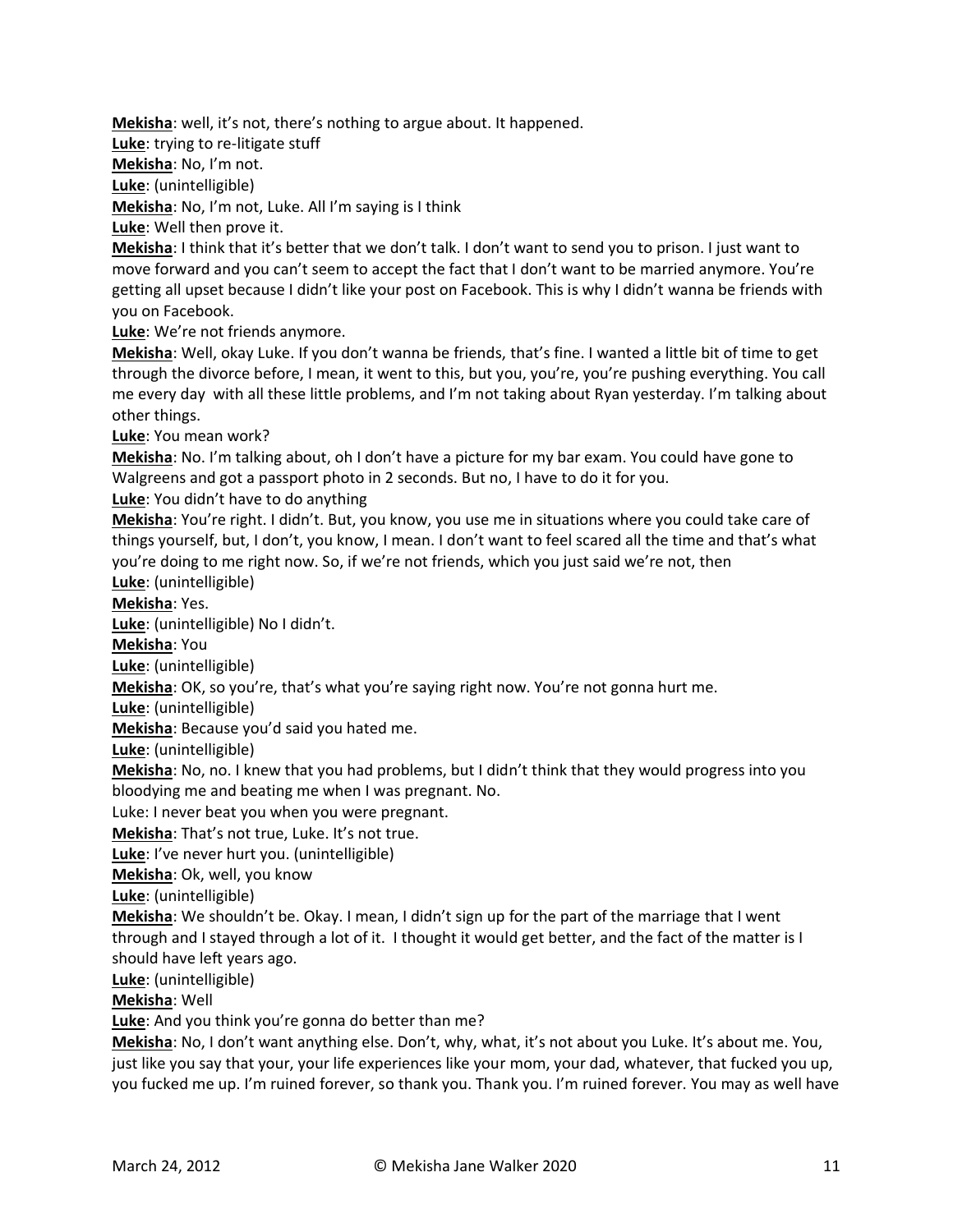put that cut all the way down my face because I don't want anyone, no one's ever gonna want me. I'm ruined forever.

**Luke**: Why is no one gonna not want you?

**Mekisha**: Because I'm messed up because of you. Emotionally. I don't care though. I don't want to be with anyone else. I don't. I just, I just want to go on about my life.

**Luke**: So, what should I do right now? You say now (unintelligible) with me.

**Mekisha**: Well, you said that you hate me and that, you know

**Luke**: I hated what you did to me. I said I love you and hate just the things I mean I hate what you've done to me, not giving me a chance, destroying me.

**Mekisha**: I'm sorry that I didn't give you a chance, Luke. I, I gave you everything, I gave you every *(phone sound in the background)* God dammit, Hello, hello?

**Luke**: Yeah, I'm here.

**Mekisha**: Fucking phone.

**Luke**: I'm here.

**Mekisha**: I, okay, my battery. Hold on. Hello?

**Luke**: Yeah, I'm here.

**Mekisha**: Okay (*sighs)*

**Luke**: I don't, I don't, I don't understand why we can't, why you can't give us a chance with you living there and me living here and doing stuff

**Mekisha**: Luke, I thought you understood that I don't want to. I mean, this is like a Lifetime movie that you can't seem to let me go. I mean seriously Luke?

**Luke**: I don't understand. Why?

**Mekisha**: Because I don't want to.

**Luke**: When my daughter cries, I'm not gonna be there.

**Mekisha**: Well, I, I don't know what to say Luke. What about the time she was crying and you told me you better shut her the fuck up?

**Luke**: I don't remember that. I mean, you just remember all these things vividly (unintelligible) **Mekisha**: because I was scared for her safety.

**Luke**: Oh, okay. What I remember is you being in bed and me taking you a cup up and letting you pee so you didn't have to get up and hurt yourself and then you, me taking care of her all night long by myself while, you know, cause you were laid up and I, I just, was amazed at how strong you were for being strong, for having the C-Section and, and how tough you were and everything. I just remember that. So, you, you can think of all the bad, and I remember all the good, which is why it doesn't mesh up. **Mekisha**: Ok

**Luke**: See.

**Mekisha**: Well, what, which, what really scares me is that you've said that you understand that we're not going to be together. But yet, you still go on and on about how you still think there's a possibility that, you know, there's a percentage that we could end up together and then, and now you're saying today, I, I don't know why we just can't give it a try. This really concerns me that you may be mentally have it, you know, off issues.

**Luke**: I'm probably fucking crazy. There's probably psychiatrists that if I told them the truth, they'd tell me I fucking crazy, I'm insane, can't truly appreciate the fucking nature and quality of my act, yeah, yeah, I've had all kinds of fucked-up shit happen to me. You know I've had things happen to me that I never even told you about, but other people know about. I, I have had fucked up things happen. I am probably fucked up. And you probably shouldn't be with me because of that. That's the truth, the God's honest truth. That you probably are being, are making the right decision. You need to probably not be with me. I probably should be, I don't know.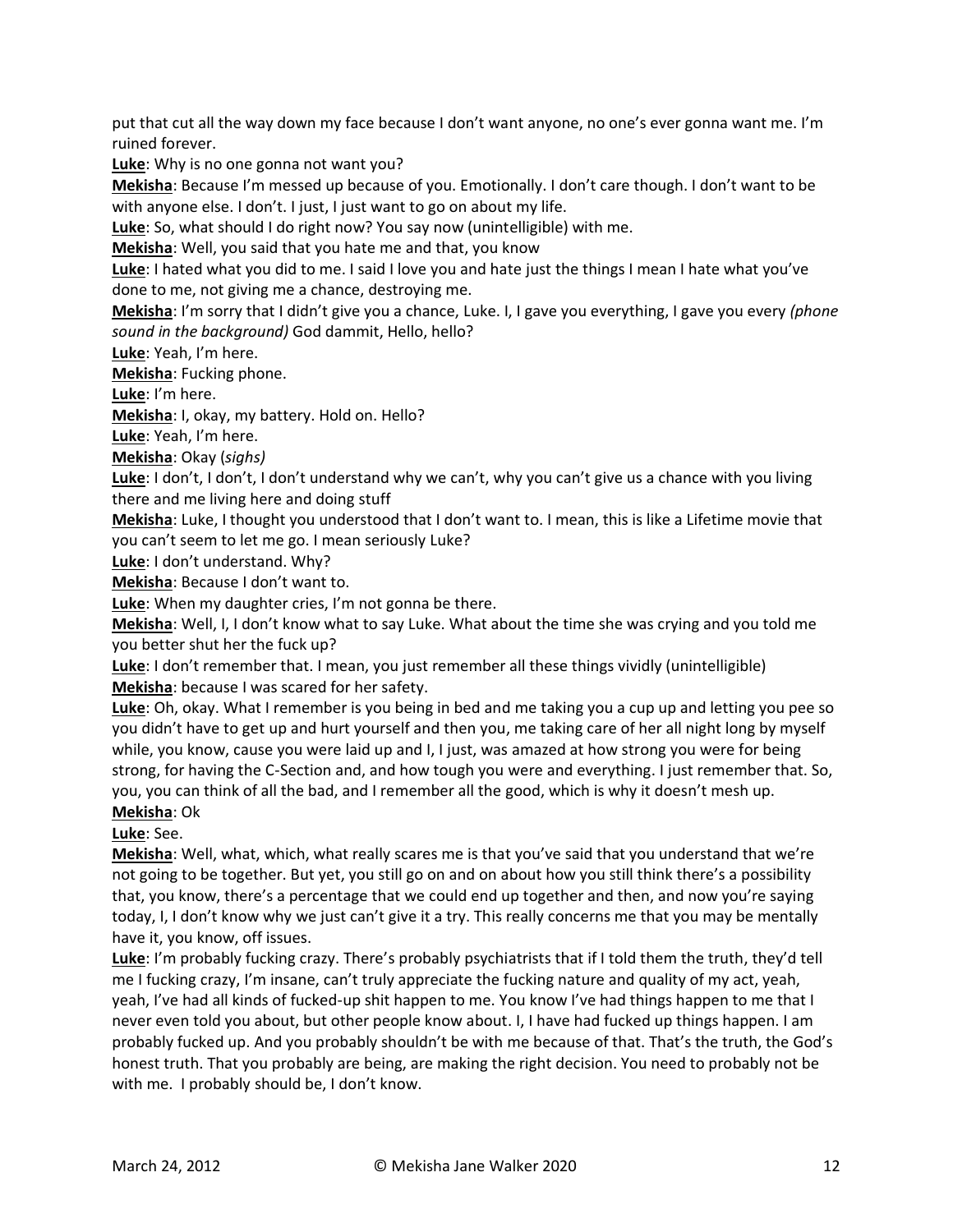**Mekisha**: Luke please, please take your medication. You were so much better when you took your medication. We were getting along. You were happier.

**Luke**: I just fucking love you. I don't want anybody else. I don't wanna be with some other woman. **Mekisha**: I understand, but these feelings will fade.

**Luke**: *(crying) (unintelligible)* 

**Mekisha**: Please Luke, please take your medicine. You're scaring me.

**Luke**: *(crying)* I didn't say I was gonna kill you. I said nobody can stop me from hurting myself, that a person could do what they wanted to, and it's true. You can kill yourself in prison, mental hospital, anywhere. *(sighs)* I love you.

**Mekisha**: Luke please, please. You said, you said you would let me go.

**Luke**: How can I let my life go? You are my life. I know what I did, and I don't care if you're recording me. **Mekisha**: Luke.

**Luke**: I don't remember all the stuff you're talking about. I really don't. I'm not lying, but I know that I did wrong.

*(Pause)*

**Mekisha**: I don't feel the same way as I used to. You have to let me go, Luke. Please.

**Luke**: I feel like, I don't understand. I mean I do understand, but I don't understand. There's nothin' I can do. I only have 2 choices: move forward or fucking die.

**Mekisha**: Yes, that's true.

**Luke**: Yesterday Ryan, the way that he acted just makes me not want to go on.

**Mekisha**: Well, he's just acting out, and that can be controlled, and I will help you with that. We can get through this.

**Luke**: You should come take me to get through this right now, and when this is all over, then you're gonna act like I don't exist.

**Mekisha**: That's not true.

**Luke**: Just like the Facebook-post thing. See that's what worries me. That's what set me off today. It wasn't at first, at first, I was just like sad, and I got mad becuase

**Mekisha**: Look Luke. Honestly, if people

**Luke**: I don't lie to you.

**Mekisha**: Look, look

**Luke**: I don't lie to you

**Mekisha**: Luke, just listen, listen, okay? I, if somebody sees that, you know, like Layla or Katie or one of my friends, they're gonna be like what's going on. I'm gonna get pressure from one of my friends saying why are, what's going on with that. So instead of having the big ordeal, I just decided not to say anything. I didn't delete the post. I left it there. I'm sorry. It was an awkward situation and I didn't know what to do. As time passes, it's all gonna get better.

**Luke**: Yeah, I didn't say sweetheart, I didn't say baby, I didn't say wife, I didn't say anything but Happy Birthday Mekisha

**Mekisha**: I know

**Luke**: I just said, Happy Birthday Mekisha, you know

**Mekisha**: I, I agree, and I'm sorry I didn't handle it the right way. I wish you would just please put it back so I can, I can, I, I'm, I can walk in there and pull it up and like it. Will you just do that, please?

**Luke**: No, I don't, I think it will just create more controversy. I don't want, I don't want to do that. The bigger issue is, there's bigger issues than that.

**Mekisha**: I want to have my own feelings without

**Luke**: You have your own feelings

**Mekisha:** Well, you know, there's, without experiencing everything on Facebook, you know, without people seeing everything. I don't like, you know, necessarily people making comments, people coming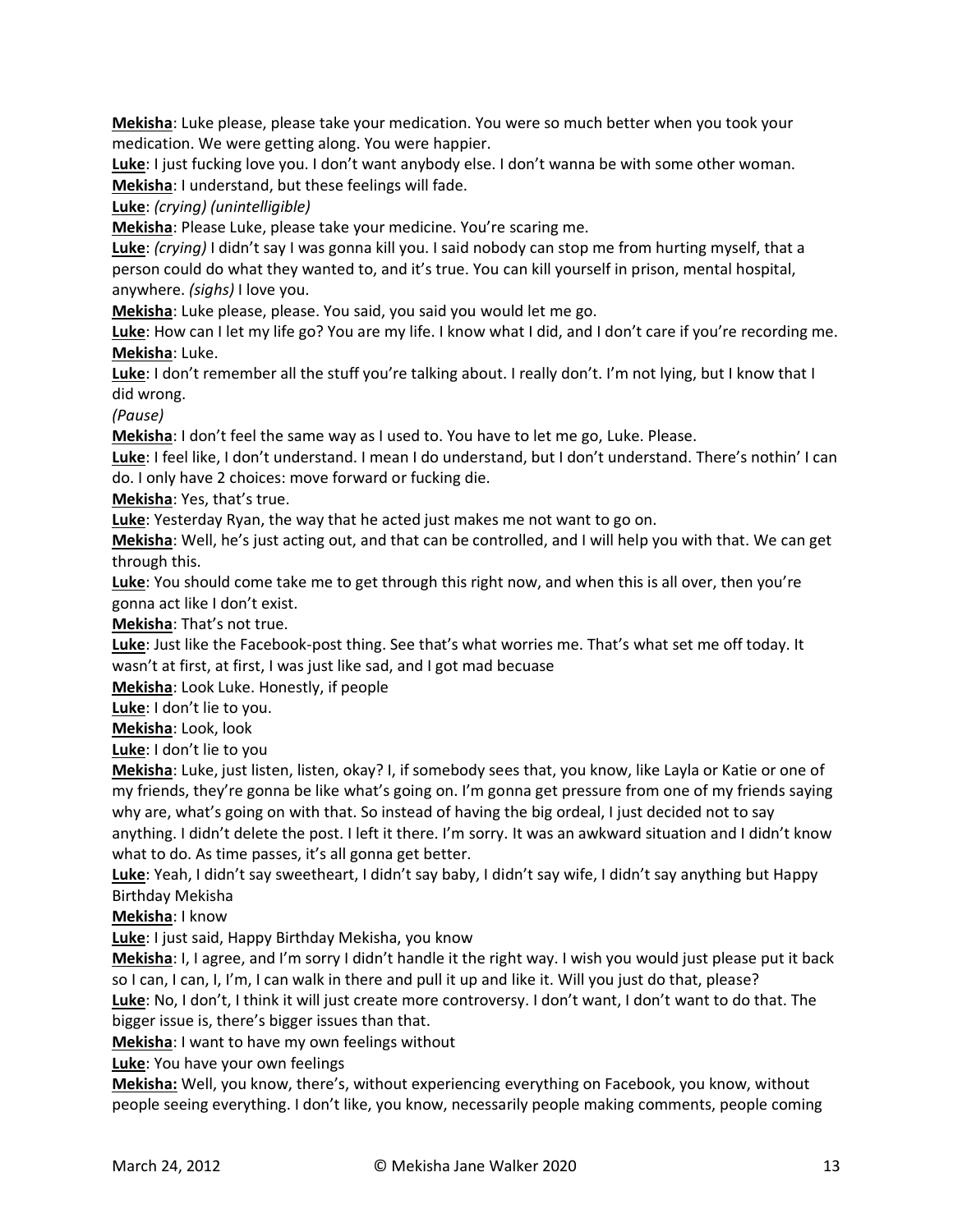to conclusions or not coming to conclusions. I just, whatever happens between us, you know, if we, if it turns out that, you know, we're able to pull all of this behind us and we're more than we are right now. Right now, we're getting through. If in the future we're able to even become friends and lean on each other, if we're able to get there one day, I'm okay with that. But right now, what we're doing is not that. We're just getting through and we talk to each other and we do what we have to do. We're not like, you know, I'm gonna call you up because you're my friend and I need advice and let's hang out and that type of thing. That's not where we are yet. But I can envision a day when we're there. And I would like that. But it's not gonna happen overnight.

**Luke:** I haven't made love you in 4 months. I haven't made love to you in 4-1/2 months or so.

**Mekisha:** Well Luke, I'm sorry, but I don't envision that ever happening again.

**Luke:** Never?

**Mekisha:** No. That's what a divorce is, Luke.

**Luke:** I bet your mom and dad did it after they were apart.

**Mekisha:** Luke, you have to let me go. Please. If you love me, if you ever loved me, just please let me go. **Luke**: Where you going? I mean, I don't understand.

**Mekisha**: I'm not going anywhere, but you know what I'm saying.

**Luke**: If you, I, if you got breast cancer and died, Layla wouldn't let me see Gracie.

**Mekisha**: Well my mother would.

**Luke**: And then, she, Gracie would be fucked up like her kids. Not all of her kids are fucked up but a couple of them are, and then Gracie would be fucked up when she's older. Mekisha: well

**Luke**: And she doesn't understand that because she lives in a fucked-up bubble world.

**Mekisha**: Well, my mother would be able to stay in this house. I'm gonna get enough life insurance to where, I already have some, but I'm gonna get enough to where the house would be able to be paid off, and she would be able to live here and take care of the baby and everything would be the same, so I'm not worried about that happening.

Luke: Why couldn't she have 4 names. Why couldn't she be Grace Elizabeth Walker, not hyphenated, but just that way. And then her name's, Grace Walker for school.

**Mekisha**: Yeah.

**Luke**: I'm just trying to keep some attachment. Probably don't need to. I'm bad. I'm, I'm bad. I'm not gonna, I'm bad.

**Mekisha**: Will you please think about taking your medicine?

**Luke**: I need to.

**Mekisha**: Well, when we've had situations like this in the past, you know, when you said I need to go to the hospital or I need to go see a doctor or I needa do something about my depression and you didn't do it, bad things happened. You know, you're, you're in another situation like that and you have an opportunity right now to fix it just by taking the medicine that's been prescribed to you. So, I'm asking you please to do it. Please. Please Luke.

**Luke**: Ok, I'll take my medicine.

**Mekisha**: Thank you.

**Luke**: I'll take my Zoloft.

**Mekisha**: Thank you

**Luke**: I just don't understand, if you're not, if you're not interested in anybody, why, I, I guess, I guess, I just, you know, I won't be able to let go until I see you with somebody.

**Mekisha**: Well, you're gonna have to because I'm not gonna be with anyone, Luke. I'm completely shut down. That's it. Okay?

**Luke**: Not physically.

**Mekisha**: No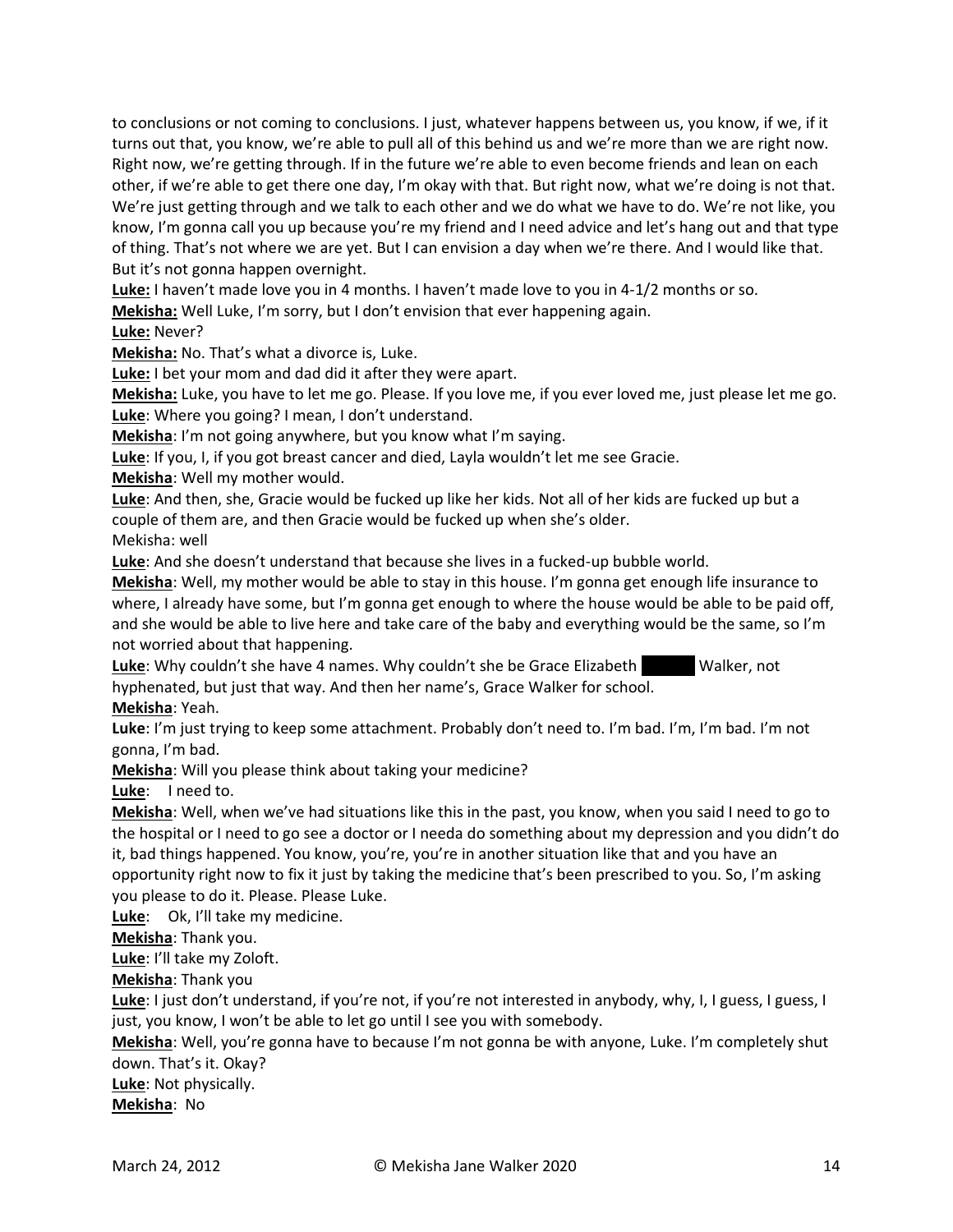**Luke**: I mean you won't get horny?

**Mekisha**: No, I, no. Not at all. Not even a little bit. Um

**Luke**: Do you have a vibrator.

**Mekisha**: No, I don't. *(sighs)* So, you're going to have to be able to let me go without seeing me with someone else because

**Luke**: Not physically.

**Mekisha**: You're not gonna see that.

**Luke**: Not physically, but emotionally. I just keep thinking that, um, the dare devil in the movie, and how it all happened in my stairs in that little apartment I had, and I think of all the good stuff, all the, all the good stuff, the love. That's what I think of. I don't think of the stuff you think of. You don't understand why we're different. How we see things differently.

**Mekisha**: Well this is the one time in your life you've thought of the good rather than the bad because every other time and every other instance when given the opportunity you've thought of something negative rather than something positive.

**Luke**: yes that's, absolutely. I'm, when glass half full person, yes. Or glass half empty type of person rather I mean. Yeah, I mean absolutely I'm a pessimist. No, no question about it. My life is maybe, because I always expect the worse because the worst has fuckin' happened to me time and time again. And it made me that way. Now, you always say pitty-party, and, you know, this and that, but it's true and I've tried to explain that to you, and it's hard for you to understand because you've always been so driven and such a hard worker, and everything has made things happen through that. But for me, it wasn't that way.

**Mekisha**: No, I understand, but you can also drive through this into the future. You just have to decide that that's what you want. You can move forward. You can. *(Pause)* Did you take it yet?

**Luke**: No, I take it tonight is when I'm supposed to take it. Do you want me to take it right now? **Mekisha**: Yes.

**Luke**: You wouldn't believe all the Zoloft or the Xanax I've built up.

**Mekisha**: Probably wouldn't hurt you to take one of those either just to calm down.

**Luke**: You want one?

**Mekisha**: No.

**Luke**: Filled a 2-month supply of Xanax.

**Mekisha**: No, I don't need any. Do you wanna go forward?

**Luke**: Do I want to? No. Am I gonna have to? It looks that way. I looks that way. Unfortunately, it looks that way.

**Mekisha**: Well guess what

**Luke**: I have to go forward

Mekisha: Guess what.

**Luke**: Do I want to? Hell no. I would give up my right arm, my right arm to be married to you. I would take a life of working in a chemical plant doing hard labor if you were my wife every night and I could lay next to you and hold you and make you feel happy because of all the sadness that I caused you. That's what I feel. That's what I feel. That's forward for me. That is as forwards I get. Okay? That's the truth. But am I gonna go forward? I'm gonna have to it looks like. I mean, I don't, I, you know I wann live, but I just, feels like sometimes wow. I don't have any guns. I don't have any weapons. I don't have anything. **Mekisha**: Yeah.

**Luke**: You have all my guns, and I'd appreciate it you wouldn't get rid of my Glock.

**Mekisha**: K

**Luke**: I can have a gun, I can have a gun in a year and a half.

**Mekisha**: Okay.

**Luke**: I won't ever…huh?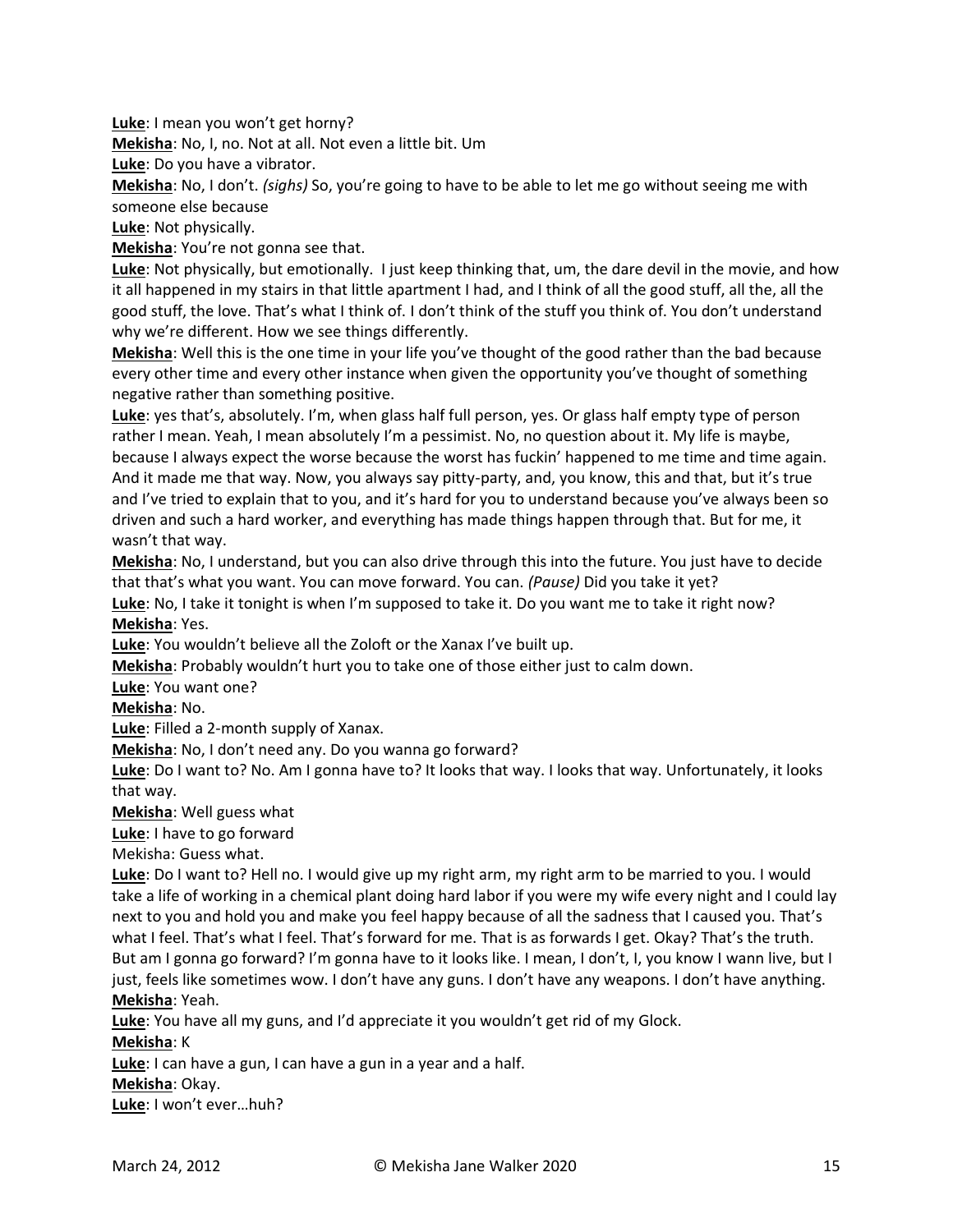# **Mekisha**: ok

**Luke**: And Ryan says that he wants to be a police officer now and it looks like he's well onto that path. He's, it looks like he's headed straight to the, to a quick path of being a police officer. So, college will be cheap. San Jac. And then he could use my Glock.

**Mekisha**: Okay

**Luke**: It's a good one.

**Mekisha**: Yeah, I, I've got it. Don't worry.

**Luke**: So, what's gonna happen?

**Mekisha**: Look, look

**Luke**: Please just, please don't lie to me. Tell me the truth.

**Mekisha**: Okay.

**Luke**: I told you in my moment of anger that I'm not gonna hurt you.

**Mekisha**: What do you want me to tell you the truth about, Luke?

**Luke**: Just that, I'm not, I'm not asking a specific truth, I'm saying like this freaks me out what you did today. I was sad about the Facebook post. I wasn't angry. I was angry when you lied to me because I don't lie to you. I don't lie to you.

**Mekisha**: I just didn't know how to deal with it. It was an awkward situation and I didn't know what to say.

**Luke**: Well I'm tired of misleading me, being misled. I just, I'd appreciate a little candor. You've taken my daughter. you've taken my future. Through my conduct, I get it, I'm not blaming you, but I'm saying you've done that, you've done just about anything you could do to me so I wish you would, except go, have me put in prison, which I'm telling you that's just, really doesn't help anybody.

**Mekisha**: Okay. All I can do is tell you again how sorry I am, and I know that you understand how that that happened and why that it happened, and I'm sorry. That's all I can do is say that I'm sorry.

**Luke**: You want me to just not post anything on your Facebook? I mean I (unintelligible)

**Mekisha**: No. Luke. Luke. It's okay. Alright. It's okay. I just, it was awkward because it was unexpected. It just threw me off, okay? I'm sorry.

**Luke**: Everybody else could see that you liked all the ones around me and like skipped mine, so it looks, other people see that too. And so, the thank you that you're worried about, if you did like and they're like, are you liking this post, I mean they also see that you snubbed me as well.

**Mekisha**: Well, all you have to do…

**Luke**: They don't see the bigger picture? They don't, they don't see that you've been a part of Ryan's life. It's basically the same time that I had because before that he was with Kim and Debbie, so you know, I mean, don't they, aren't they willing to at least maybe take a step back and see the big picture? **Mekisha**: Yeah. Look, just put it back so I can like it, okay?

**Luke**: And then it's weird and awkward so no, I'm not putting it back. It doesn't help anybody. The best thing is to just leave it alone as far as Facebook is concerned. I didn't, I, I, I thought about, I wasn't going to do it last night and then after that Trlicek that guy posted, what he posted and thought that cocksucker post that sweetheart or whatever.

**Mekisha**: Okay. Um, I'm sorry. That's all I can do is say I'm sorry.

**Luke**: I'm not looking, I mean…

**Mekisha**: Do you want to meet tomorrow or not?

**Luke**: Well I know you do not.

**Mekisha**: I don't, well, if I didn't want to. I wouldn't be asking. I just want everything to be normal. That's all. I'm hoping that you'll let this go and forgive me and just be normal. Be okay. Ryan needs that. Everyone needs that.

**Luke**: How do I, how do I know that you're not just lying to me right now, just until you get all that you want and then just gonna be a bitch to me.